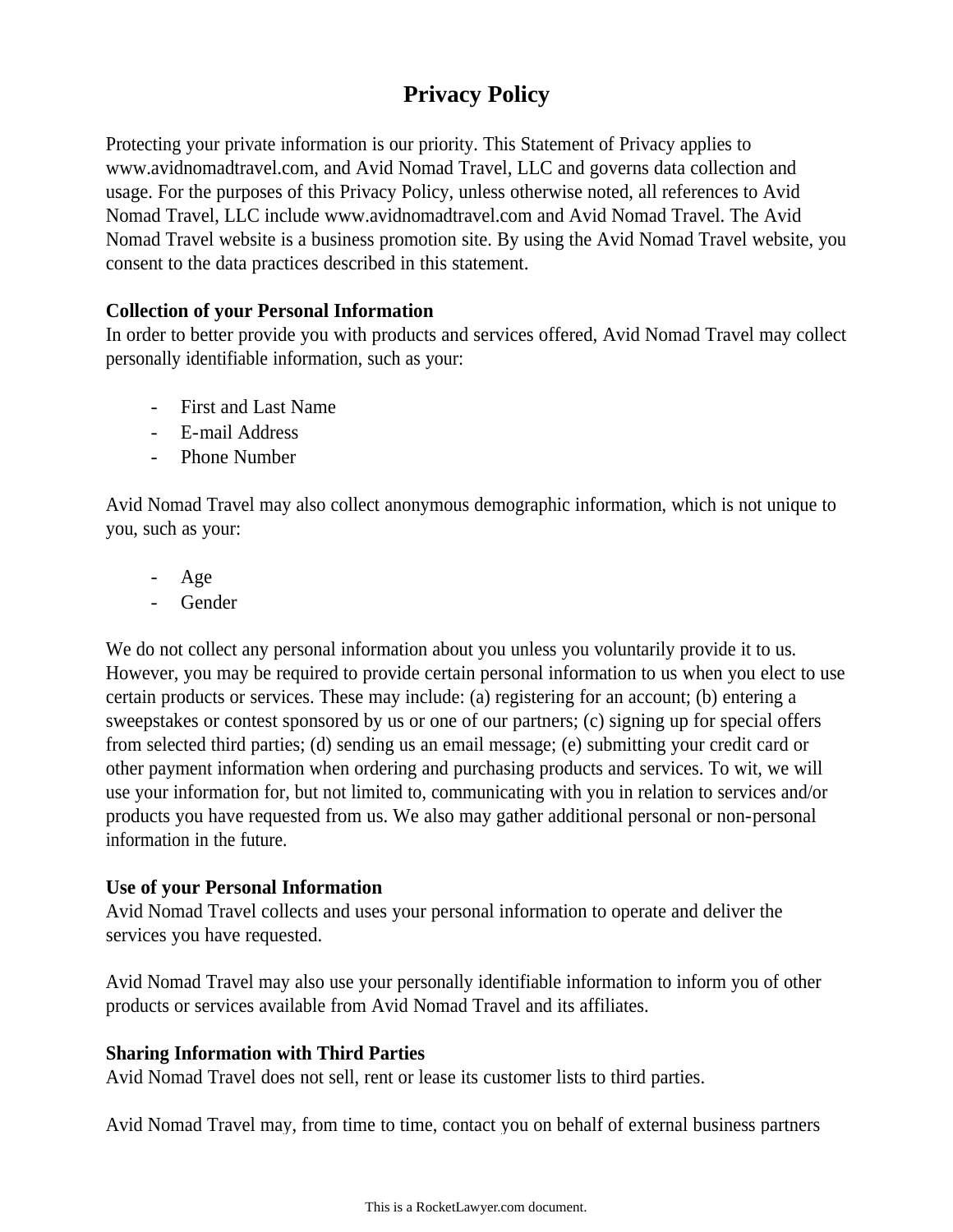about a particular offering that may be of interest to you. In those cases, your unique personally identifiable information (e-mail, name, address, telephone number) is transferred to the third party. Avid Nomad Travel may share data with trusted partners to help perform statistical analysis, send you email or postal mail, provide customer support, or arrange for deliveries. All such third parties are prohibited from using your personal information except to provide these services to Avid Nomad Travel, and they are required to maintain the confidentiality of your information.

Avid Nomad Travel may disclose your personal information, without notice, if required to do so by law or in the good faith belief that such action is necessary to: (a) conform to the edicts of the law or comply with legal process served on Avid Nomad Travel or the site; (b) protect and defend the rights or property of Avid Nomad Travel; and/or (c) act under exigent circumstances to protect the personal safety of users of Avid Nomad Travel, or the public.

## **Opt-Out of Disclosure of Personal Information to Third Parties**

In connection with any personal information we may disclose to a third party for a business purpose, you have the right to know:

The categories of personal information that we disclosed about you for a business purpose.

You have the right under the California Consumer Privacy Act of 2018 (CCPA) and certain other privacy and data protection laws, as applicable, to opt-out of the disclosure of your personal information. If you exercise your right to opt-out of the disclosure of your personal information, we will refrain from disclosing your personal information, unless you subsequently provide express authorization for the disclosure of your personal information. To opt-out of the disclosure of your personal information, visit this Web page \_\_\_\_\_\_\_\_\_\_\_\_\_\_\_\_\_.

## **Automatically Collected Information**

Information about your computer hardware and software may be automatically collected by Avid Nomad Travel. This information can include: your IP address, browser type, domain names, access times and referring website addresses. This information is used for the operation of the service, to maintain quality of the service, and to provide general statistics regarding use of the Avid Nomad Travel website.

## **Security of your Personal Information**

Avid Nomad Travel secures your personal information from unauthorized access, use, or disclosure. Avid Nomad Travel uses the following methods for this purpose:

- SSL Protocol

When personal information (such as a credit card number) is transmitted to other websites, it is protected through the use of encryption, such as the Secure Sockets Layer (SSL) protocol.

We strive to take appropriate security measures to protect against unauthorized access to or alteration of your personal information. Unfortunately, no data transmission over the Internet or any wireless network can be guaranteed to be 100% secure. As a result, while we strive to protect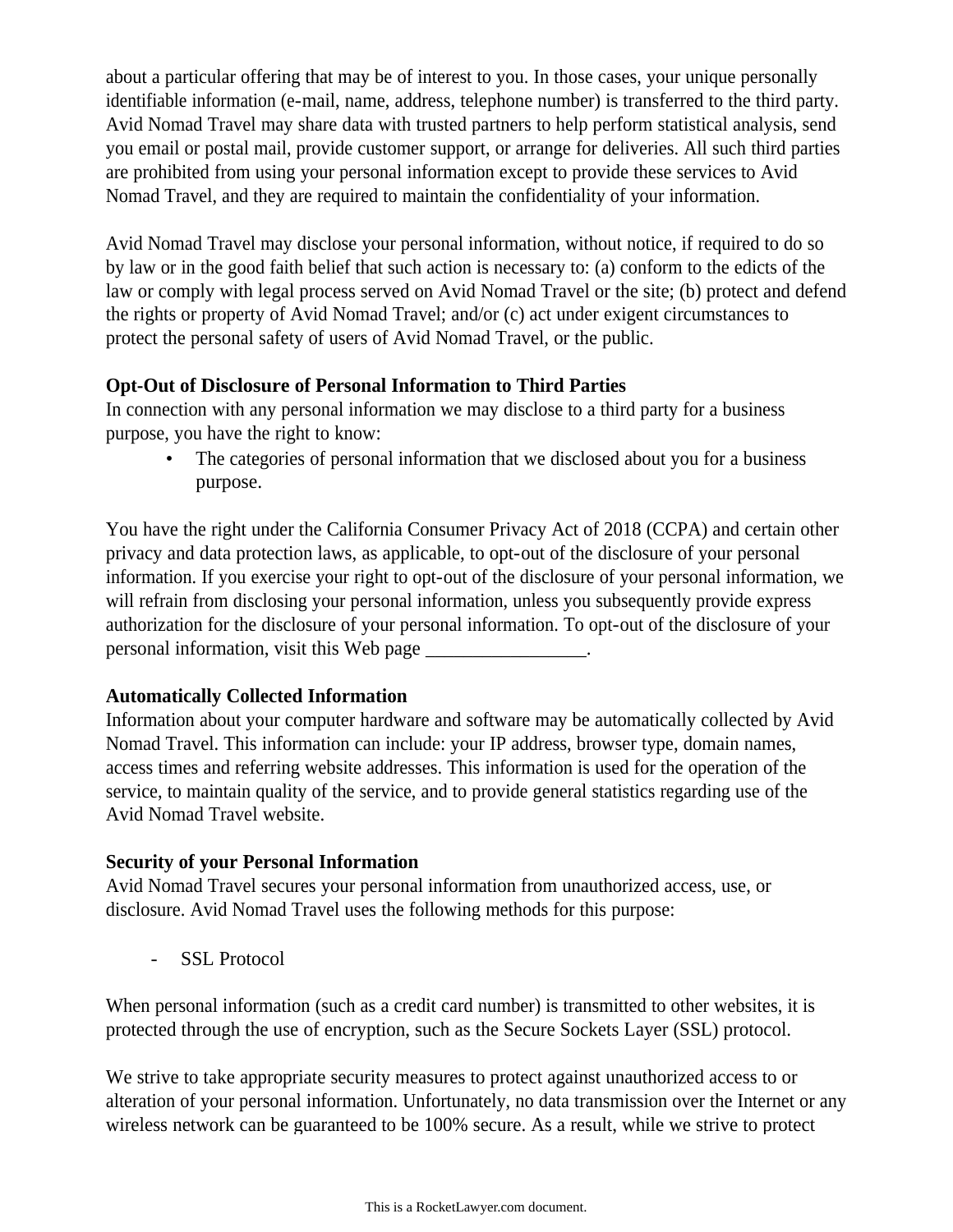your personal information, you acknowledge that: (a) there are security and privacy limitations inherent to the Internet which are beyond our control; and (b) security, integrity, and privacy of any and all information and data exchanged between you and us through this Site cannot be guaranteed.

## **Right to Deletion**

Subject to certain exceptions set out below, on receipt of a verifiable request from you, we will:

- Delete your personal information from our records; and
- Direct any service providers to delete your personal information from their records.

Please note that we may not be able to comply with requests to delete your personal information if it is necessary to:

- Complete the transaction for which the personal information was collected, fulfill the terms of a written warranty or product recall conducted in accordance with federal law, provide a good or service requested by you, or reasonably anticipated within the context of our ongoing business relationship with you, or otherwise perform a contract between you and us;
- Detect security incidents, protect against malicious, deceptive, fraudulent, or illegal activity; or prosecute those responsible for that activity;
- Debug to identify and repair errors that impair existing intended functionality;
- Exercise free speech, ensure the right of another consumer to exercise his or her right of free speech, or exercise another right provided for by law;
- Comply with the California Electronic Communications Privacy Act;
- Engage in public or peer-reviewed scientific, historical, or statistical research in the public interest that adheres to all other applicable ethics and privacy laws, when our deletion of the information is likely to render impossible or seriously impair the achievement of such research, provided we have obtained your informed consent;
- Enable solely internal uses that are reasonably aligned with your expectations based on your relationship with us;
- Comply with an existing legal obligation; or
- Otherwise use your personal information, internally, in a lawful manner that is compatible with the context in which you provided the information.

## **Children Under Thirteen**

Avid Nomad Travel does not knowingly collect personally identifiable information from children under the age of thirteen. If you are under the age of thirteen, you must ask your parent or guardian for permission to use this website.

## **Opt-Out & Unsubscribe from Third Party Communications**

We respect your privacy and give you an opportunity to opt-out of receiving announcements of certain information. Users may opt-out of receiving any or all communications from third-party partners of Avid Nomad Travel by contacting us here:

- Web page: \_\_\_\_\_\_\_\_\_\_\_\_\_\_\_\_\_
- Email: ryan@avidnomadtravel.com